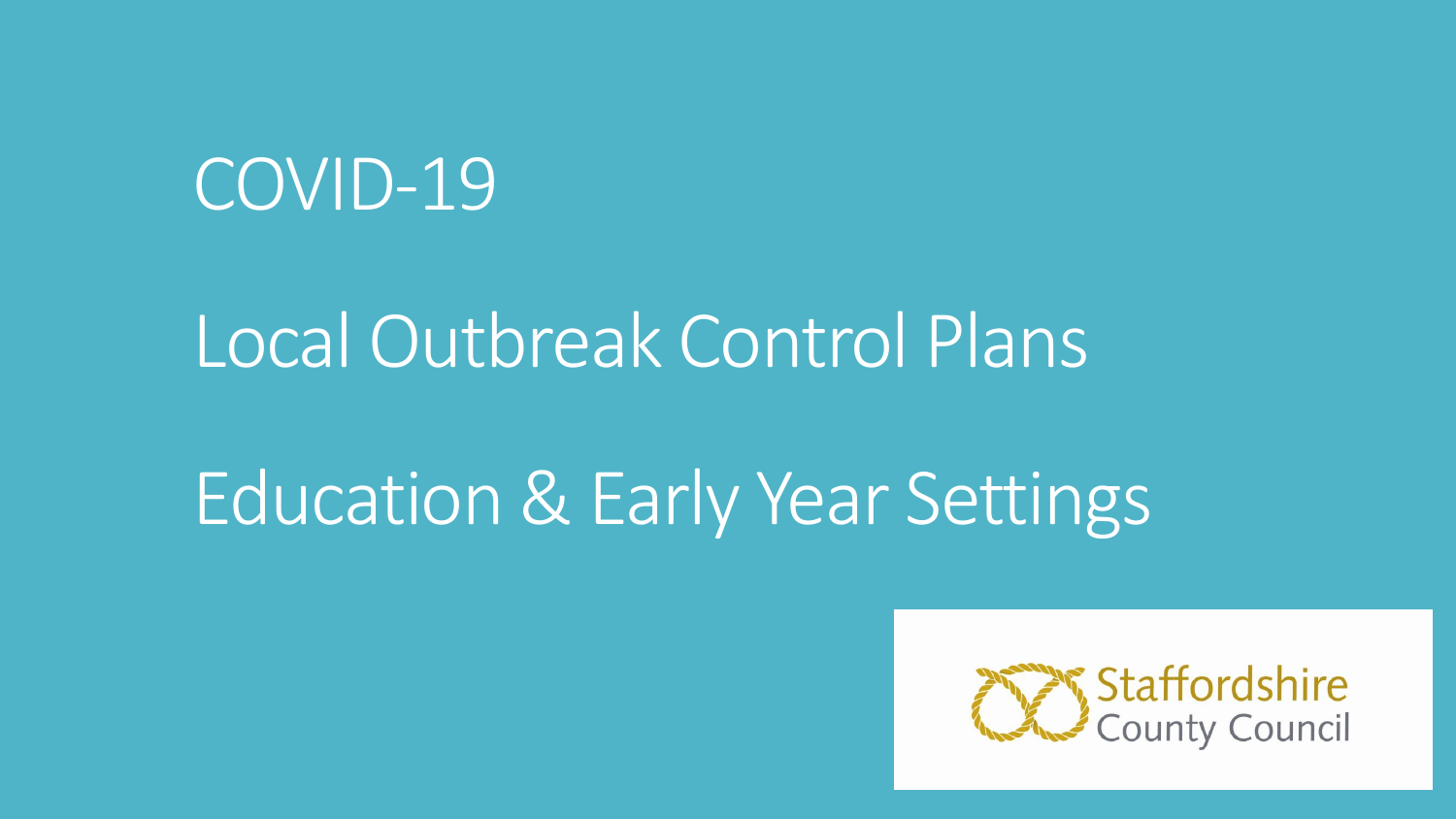## We will shortly be launching the Test & Trace service

An integrated and world-class Covid-19 Test and Trace service, designed to control the virus and enable people to live a safer and more normal life



Continuous data capture and information loop at each stage that flows through Joint Biosecurity Centre to recommend actions

Underpinned by a huge public engagement exercise to build trust and participation

Note: Test, Trace, Contain, Enable diagram is illustrative only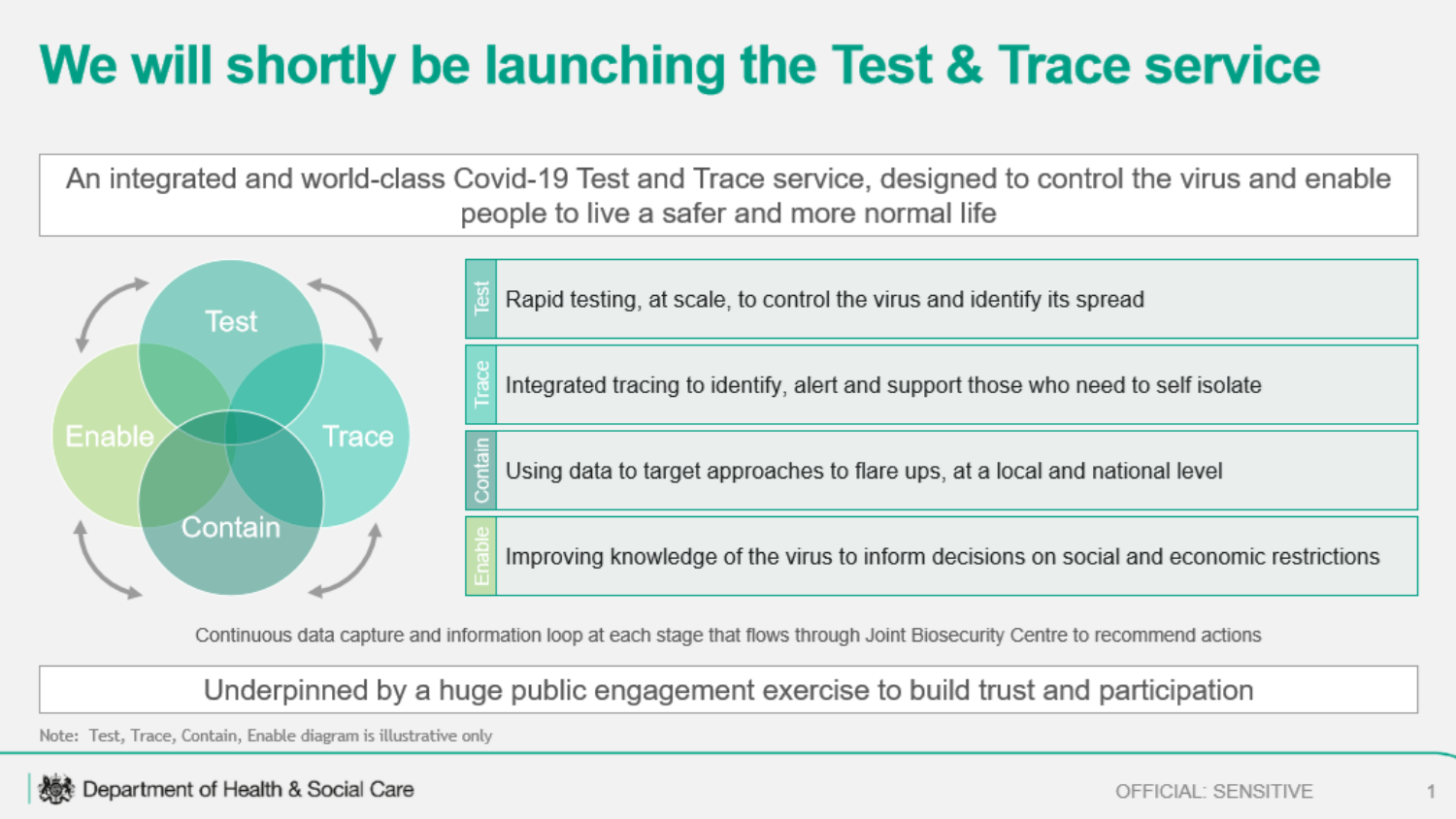### Local planning and response will be key to success

Local government has a significant role to play in the identification and management of infection



#### Improve speed of response

- Put local government at the centre of outbreak response
- Plan thoroughly to quickly deploy resources to the most critical areas



#### Build on local knowledge

- Led by Directors of Public Health, working with PHE local health protection teams and incorporating existing public health planning and statutory responsibilities
- Draw on expertise from across local government, incl. Gold command partners, Local Resilience Forums, NHS Integrated Care Systems and **Mayoral Combined Authorities**



#### Improve co-ordination

- Help to co-ordinate efforts between local and national governments, the NHS, private and community sectors and the general public
- Connect local and national policy via the Joint Biosecurity Centre (JBC)

£300m will be provided to local authorities in England to develop and action plans to reduce the spread of the virus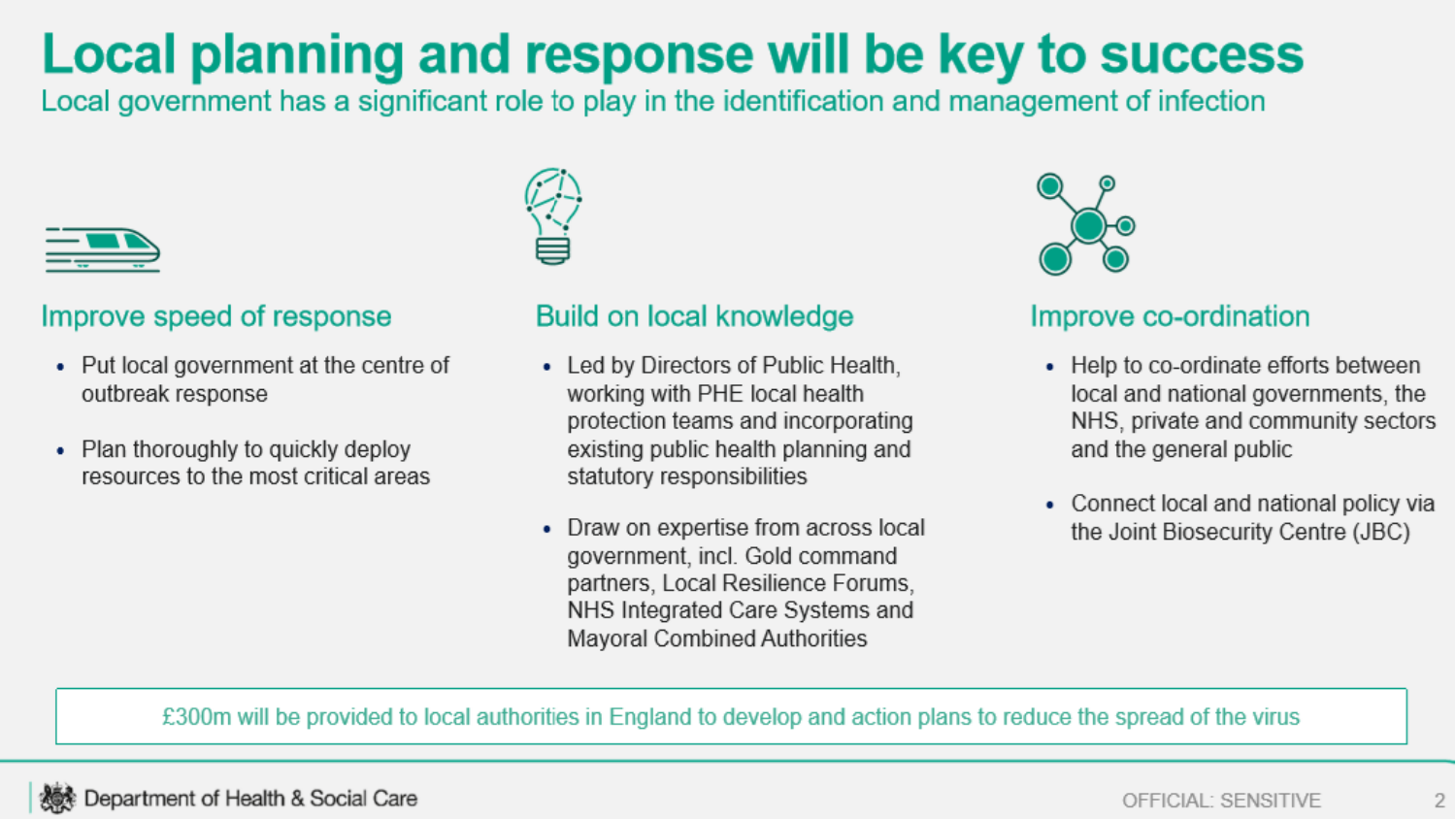

PHE

### Components of 'test and trace' service



- Local Outbreak Control Plan relates to management of most complex incidents
- COVID-19 outbreaks in care homes, schools, early years settings, children's homes, workplaces, homeless hostels etc
- These will be escalated from tier 2 and also potentially identified through local surveillance and intelligence
- Functions may include: advice and practical support – e.g. PPE, staffing etc; supporting people to self-isolate, including use of COVID-19 regulations if necessary; emergency staffing capacity; testing; communications etc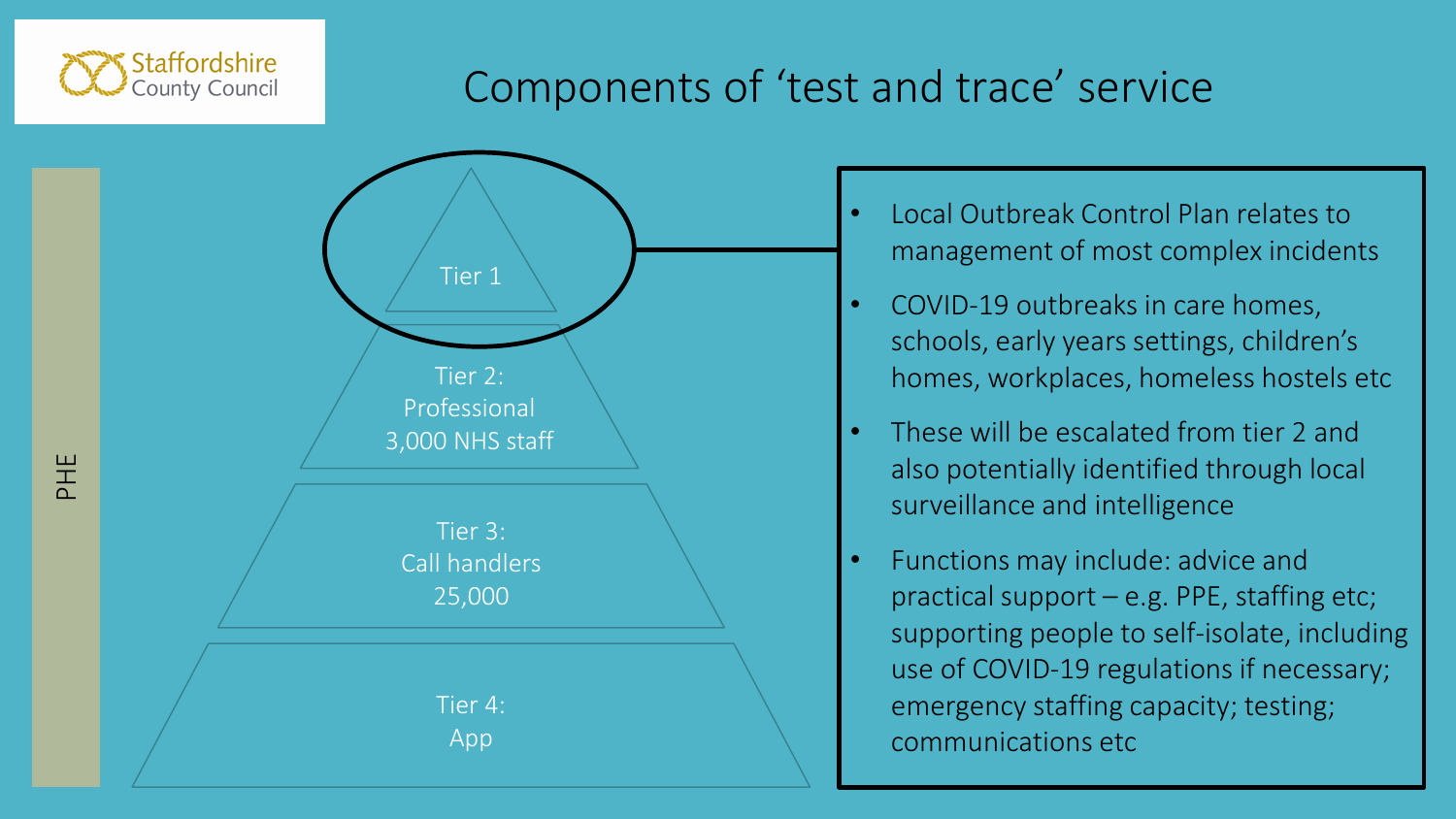Local **Outbreak Control Plans will** centre on 7 themes

#### **Care homes and schools**

Planning for local outbreaks in care homes and schools (e.g. defining monitoring arrangements, potential scenarios and planning the required response)

### **High risk places, locations and communities**

Identifying and planning how to manage high risk places, locations and communities of interest (e.g. defining preventative measures and outbreak management strategies)

#### **Local testing capacity**

Identifying methods for local testing to ensure a swift response that is accessible to the entire population (e.g. defining how to prioritise and manage deployment, examples may include NHS, pop-up etc).

#### **Contact tracing in complex settings**

Assessing local and regional contact tracing capability in complex settings (e.g. identifying specific local complex communities, developing assumptions to estimate demand and options to scale capacity)

#### **Data integration**

4

5

6

Integrating national and local data and scenario planning through the Joint Biosecurity Centre Playbook (e.g., data management planning, including data security, NHS data linkages)

#### **Vulnerable people**

Supporting vulnerable local people to get help to self-isolate (e.g. facilitating NHS and local support, identifying relevant community groups etc) and ensuring services meet the needs of diverse communities

#### **Local Boards**

Establishing governance structures led by existing Covid-19 Health Protection Boards in conjunction with local NHS and supported by existing Gold command forums and a new member-led Board to communicate with the general public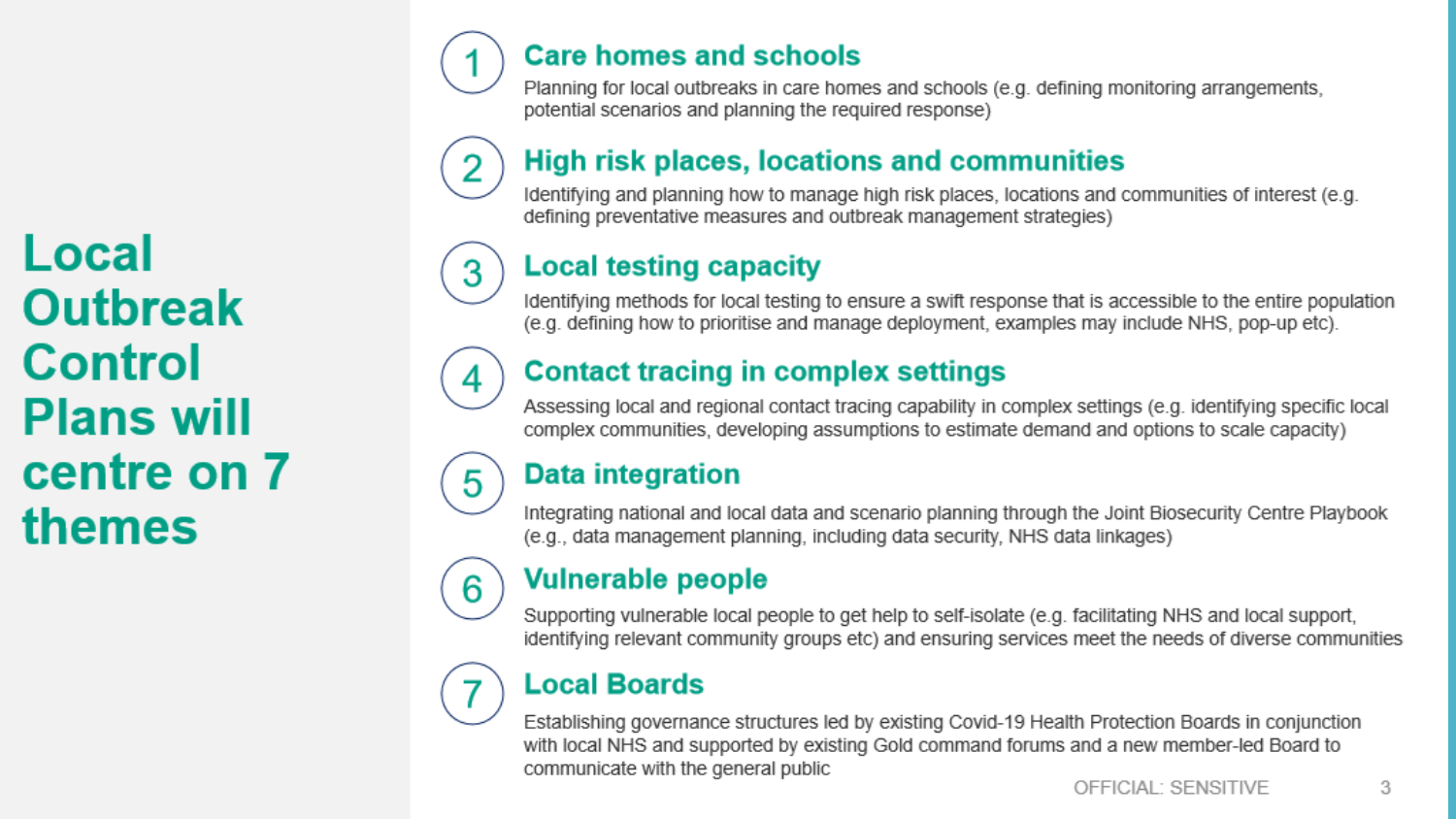# Local Arrangements (Tier 1)



Delivered by the Council Health, Safety & Wellbeing Function with professional links to PHE Health Protection advice and support.

 $\begin{array}{c}\n\bullet \rightarrow \bullet \\
\bullet \\
\blacksquare \leftarrow \bullet\n\end{array}$ Will follow a standard operating procedure approach.

Local Outbreak Pathway

Triggers PHE notification of an outbreak by setting/local intelligence/testing information (likely to develop over time).

HSW Service will work with stakeholders in Education Services and Children and Families to support settings.

 $\mathbf{r}$ 

 $\frac{1}{\sigma_0}$ 

 $\mathscr{S}$ 

 $\mathbf{E}$ 

Establish professional links to assist settings with arrangements to manage outbreaks and to receive professional advice.



Work with setting leadership teams to gather any additional trace information that maybe required.



Dedicated email address and contact number - see Reporting information.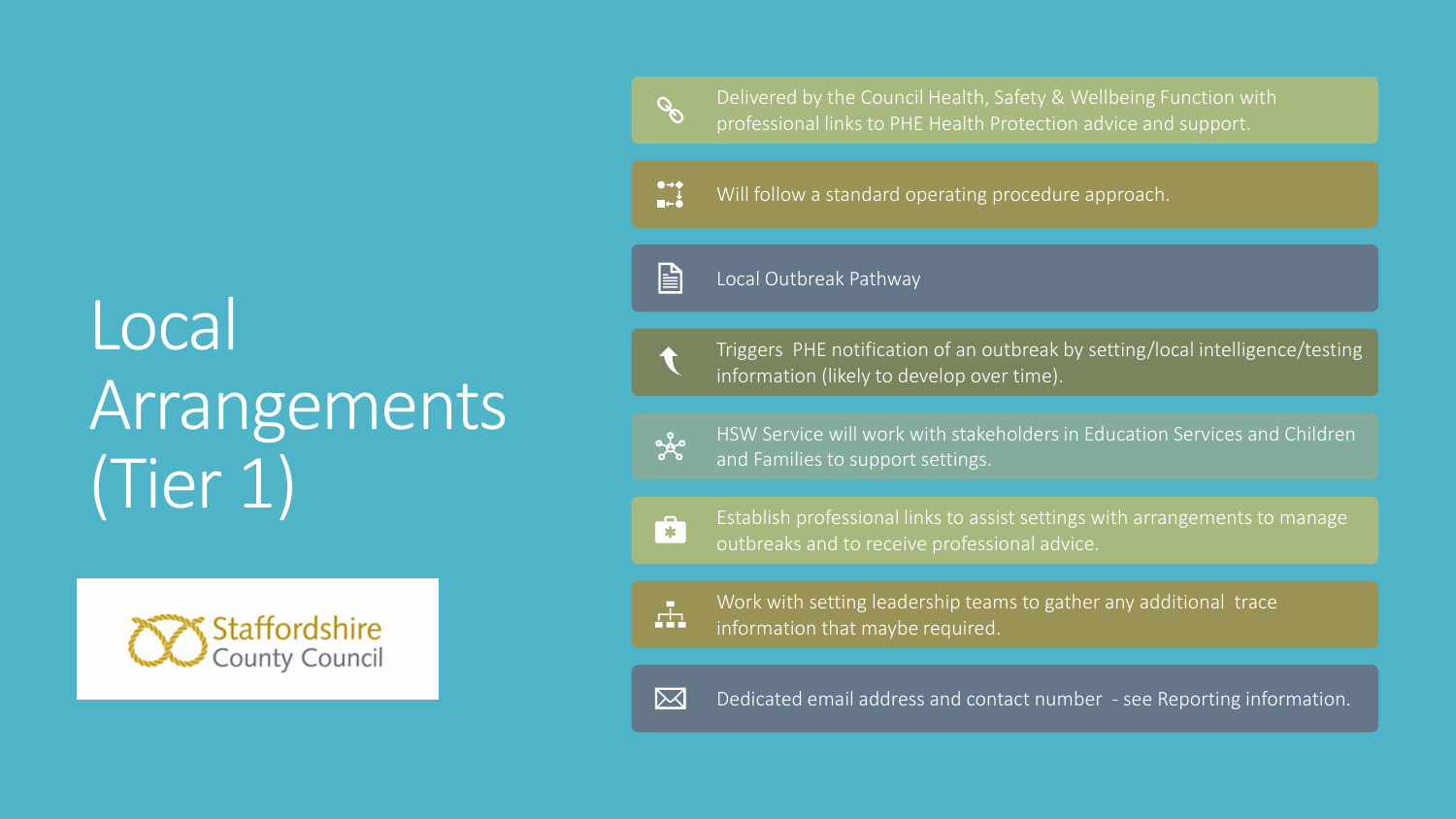#### **HM Government** Ensure your setting staff and parents/students know what to do.



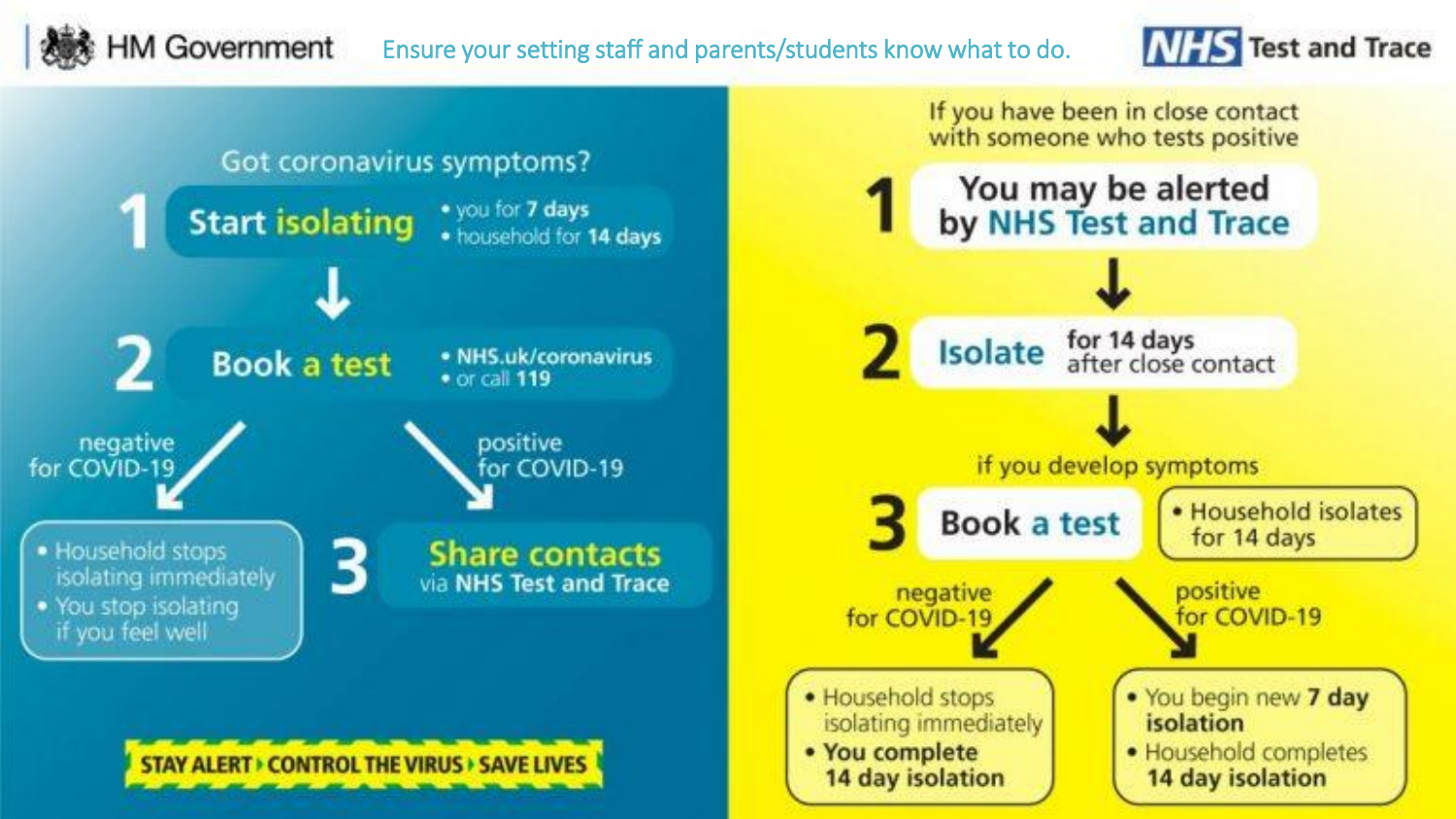Reporting Local **Outbreaks** COVID-19



#### **What is an Outbreak**

A setting is determined to have an outbreak when two or more individuals within 14 days identified with confirmed or suspect COVID-19 infection within the setting. However, it is recommended that you report any confirmed individual case, so that you get appropriate advice and early support.

**Reporting an Outbreak - Please report to both PHE and the LA Response Team immediately.**

**Report cases of COVID-19 (coronavirus) to the Health Protection Team in Public Health England using the online reporting system available here: <https://surveys.phe.org.uk/TakeSurvey.aspx?SurveyID=n4KL97m2I>** Or by telephone to **0344 225 3560 (opt 0 opt 2) and To LA Response Team email [C19LocalOutbreakControl@staffordshire.gov.uk](mailto:C19LocalOutbreakControl@staffordshire.gov.uk)**

**Reporting and Individual Cases - LA Response Team only email [C19LocalOutbreakControl@staffordshire.gov.uk](mailto:C19LocalOutbreakControl@staffordshire.gov.uk)**

#### **LA Response Team**

**General enquires and correspondence around any notified outbreak /individual case will be via the Education and Early Years Outbreak Team [C19LOC.education@staffordshire.gov.uk](mailto:C19LOC.education@staffordshire.gov.uk)**

**Telephone number 01785 355777**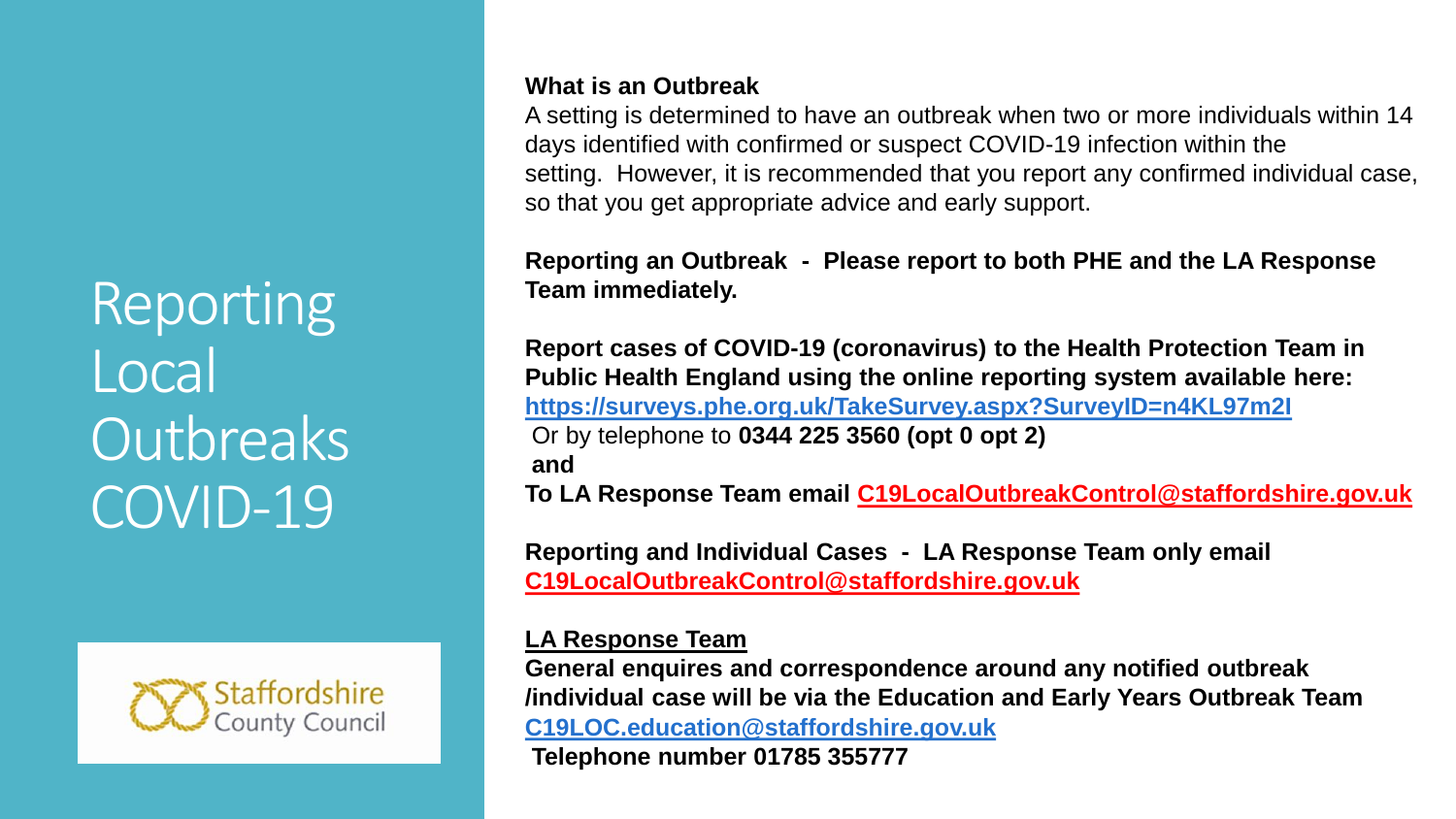#### Staffordshire COVID-19 Local Outbreak Operational Response Procedure - Education and Early Years Settings

| 1. Notification received      | PHE/LA is notified of possible cases in setting come from either setting direct, local authority intelligence,<br>laboratory test reports, other relevant stakeholder. An outbreak is defined as two or more individuals within<br>14 days with confirmed or suspect COVID-19 infection within the setting. Recommend that you inform<br>Local Outbreak response email of any confirmed individual case. |
|-------------------------------|----------------------------------------------------------------------------------------------------------------------------------------------------------------------------------------------------------------------------------------------------------------------------------------------------------------------------------------------------------------------------------------------------------|
| 2. Outbreak investigation     | PHE/LA review other intelligence and make connections that lead to potential outbreak. Contact made with<br>the setting to gather information around number of symptomatic pupils / staff/ contractors and other information<br>to aid the outbreak investigation. Setting Leadership support with information from Parents/Carers as required.                                                          |
| 3. Risk assessment & controls | Investigation Response Team Member will ensure risk assessment is undertaken based on the pattern of<br>transmission, number of individuals affected to determine approach. Joint discussion between PHE/LA where<br>significant risk identified. Learning and actions identified logged and setting action plan agreed.                                                                                 |
| 4. Advice & Guidance          | Infection Protection & Control advice provided to the setting, including messaging on social distancing, hygiene,<br>PPE, protective groupings (cohorts), enhanced cleaning, manging symptomatic pupils etc. Links to government<br>guidance, FAQ and other support arrangements to provided. Consideration given to need for media<br>support/parental messages.                                        |
| 5. Testing & control measures | If no confirmatory testing has taken place, PHE/LA will help arrange for testing of symptomatic staff and<br>pupils/other relevant individuals. Testing arrangements for subsequent cases will be explained. (First month all<br>contacts including asymptomatic will to be tested). PPE supply chain issues, pupil attendance issues and /or<br>staffing issues will be considered.                     |
| 6. Risk rating assigned       | Following the risk assessment and other discussions a risk rating will be assigned, to ensure the right support is<br>applied to the local management of the outbreak. LA/PHE will share information on status of current local<br>outbreaks.                                                                                                                                                            |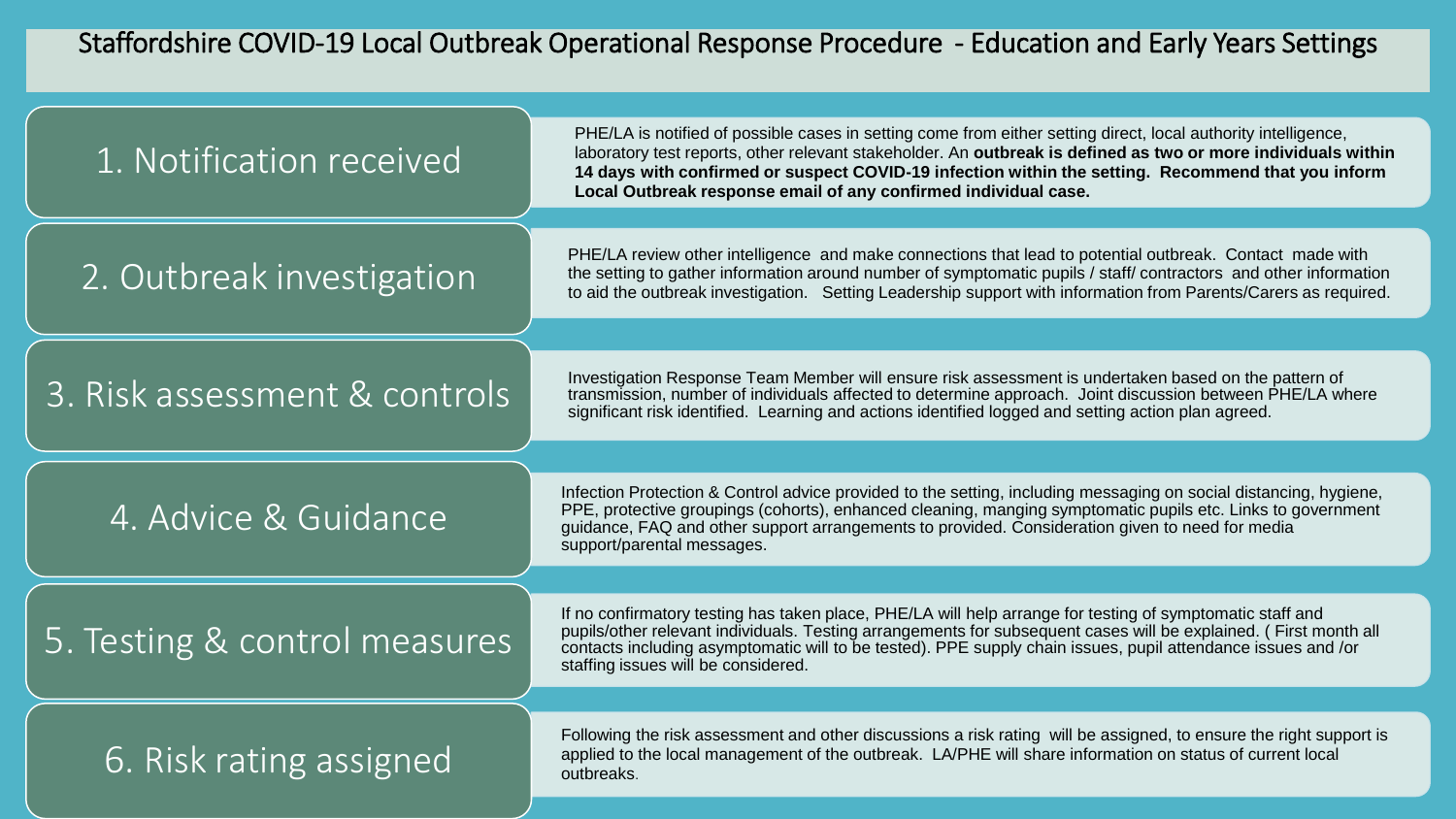| 7. Assess need for IMT   | If the outbreak is complex and setting faces multiple issues PHE/LA will assess the need to hold IMT (with<br>local authority, PHE, Setting and CCG representation etc). This will be for the most complex of cases only. In<br>lower risk outbreaks a Local Authority Response Team meeting will be held where need identified. |
|--------------------------|----------------------------------------------------------------------------------------------------------------------------------------------------------------------------------------------------------------------------------------------------------------------------------------------------------------------------------|
| 8. Continued follow-up   | Settings advised to contact PHE/LA if their situation changes (i.e. new cases, control management concerns,<br>lack of required PPE). However, PHE/LA will aim to continue the follow-up after 48 Hours, 5 days and 14 days<br>frequency and period of this is subject to complexity of situation and information available.     |
| 9. Closes outbreak       | The outbreak can be declared over 28 days after the last case of COVID-19 infection. Local Authority<br>Response Team will continue to follow up and support the setting as per any action plan identified.                                                                                                                      |
|                          |                                                                                                                                                                                                                                                                                                                                  |
| 10. Further Notification | The Local Authority Response Team will notify PHE if the situation worsens and further input required to manage<br>the situation. This could include a rapid increase in number of cases, or other issues.                                                                                                                       |
|                          |                                                                                                                                                                                                                                                                                                                                  |
| 11. Situation worsens    | Local agreement on local setting restrictions agreed which could include partial or full closure of site for specified<br>time period or to accommodate Infection Prevention and Control deep cleaning or other supportive measures.<br>Template communications use for partial or full closure.                                 |
|                          |                                                                                                                                                                                                                                                                                                                                  |
| 12. Referred back        | If outbreak escalates/not closed and therefore needs referral back to PHE, the risk assessment and outbreak<br>investigation and management would recommence from point 2 of the pathway.                                                                                                                                        |
|                          |                                                                                                                                                                                                                                                                                                                                  |

**\*The six red/high risk flag categories**: (1) high attack rate; (2) inadequate understanding of risk; (3) non-adherence to setting guidance; (4) management concerns such as staffing issues or lack of PPE; (5) significant media / political interest and (6) other significant implication.